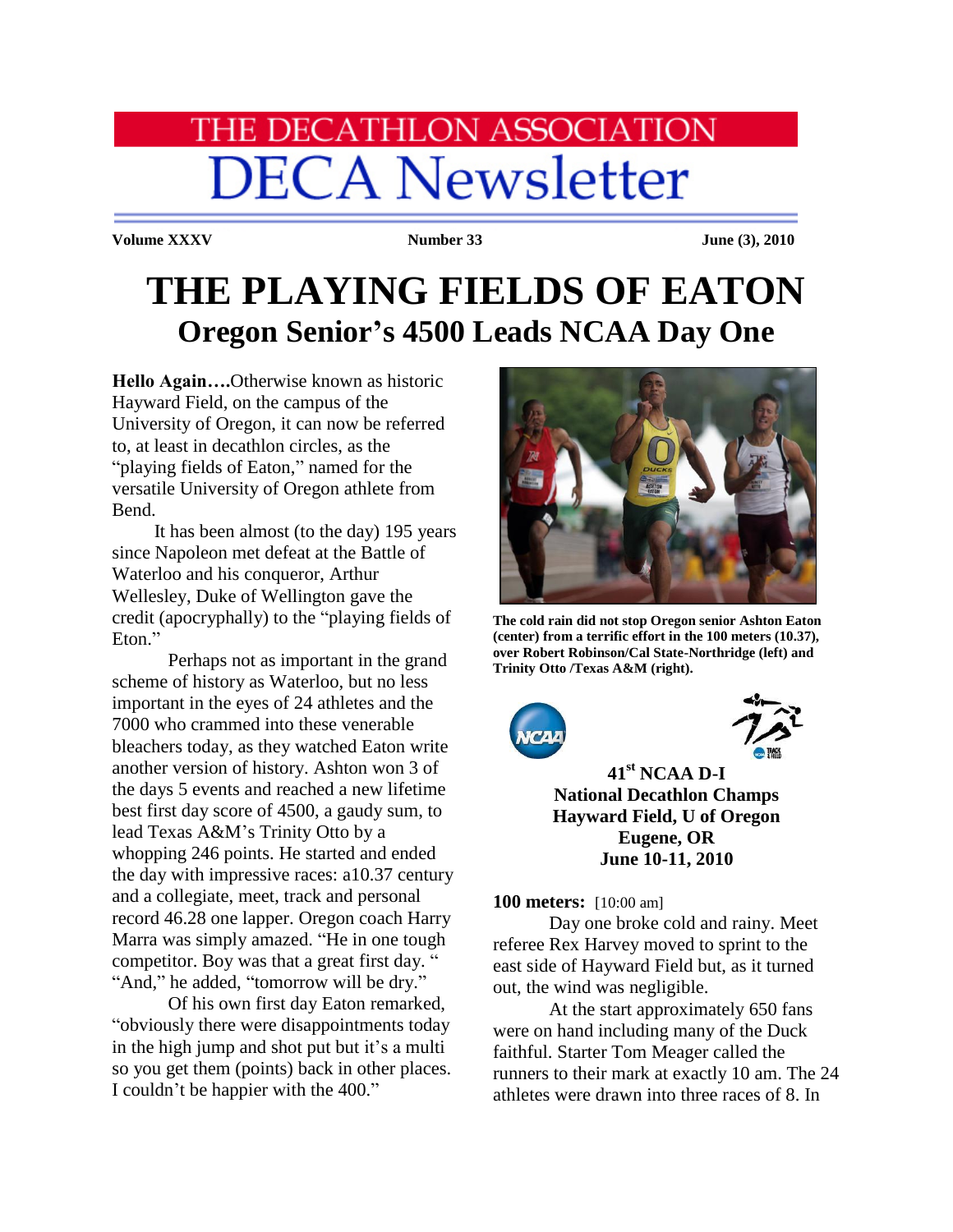the initial race Philip Adam/Rice held an early lead by was overtaken late by tall Jeremy Taiwo/Wash (son of 2x Nigerian Olympic triple jumper Joseph Taiwo) who leaned into a PR 11.02. Aiding wind at  $+0.7$ mps.

The second race was treat for the locals. As Oregon coach Harry Marra yelled encouraged, Duck senior Ashton Eaton went the blocks in lane 7. He reacted quickly and opened daylight at 20 meters. At 50m he was well in front and it became a simple race against the clock. His 10.37 clocking (wind +0.7 mps) was noteworthy since the temperature was barely above 50 degrees and no one else (in a seeded field where the slowest PR was 10.86) remotely challenged a lifetime best. Temps were in the mid 50's (F) which may have had an impact on a significant hamstring pull for Georgia's talented and speedy Cory Holman.

The  $3^{rd}$  section was a bit anti-climatic as Big East Champ Sean Smith/UConn and popular local Nick Trubachik (Portland State from Estacada, OR) leaned together and were awared with identical clockings of 10.41 (wind +1.0mps). It was a PR for the latter.

Overall only 3 broke 11 seconds event though eleven had done so at one time or another.The fans scurried back for shelter since it rained during the entire event. *After One: Eato 1006, Otto 919, Moss 910, Horn & Morr 861.*

#### **Long Jump:** [10:55 pm]

The weather teased the athletes and the crowd (now over 2000 including more than 800 local high schoolers), with brief sunny appearances between bouts of rain.

Holman, the first jumper in the west pit (flight #1) was unable to sprint to the toeboard, fouled and limped away, his NCAA appearance finished. Eaton, jumping in the 5<sup>th</sup> slot during a drizzle, put together a smooth approach, hit the toe-board and promptly covered 7.90m/25-11 of Lane County real estate. In round #2 four consecutive fouls at the board unfortunately included a super (and

likely AR) jump for Eaton. Round #3 was significant for Aggie Trinity Otto who, facing a pair of fouls, responded with a lifetime best leap of 7.52m/24-8¼ to maintain his runnerup position. For the entire fist day he would be chasing Eaton.

In the east pit (flight #2) vets Mateo Sossah/UNC (last year's runner-up\_ and Big 12 winner Nick Adcock/Missouri, came up with 7 meter leaps. Even more noteworthy, Oregon senior Marshall Ackley(Nyssa, OR) came up with a PR 6.86m22-6¼ effort. *After Two: Eato 2041, Otto1859, Moss 1755, Morr 1732*

**Shot Put:** [12:05 pm]

The weather cleared a bit and the circles stayed dry. The west throwing circle contained the lower seeded throwers. Eaton's series included 12.32m/40-5, 12.60m/41-4½ and a foul making the shot put his first nonspectacular event. Tall Miller Moss, a Clemson senior (Sumter, SC) and taller Robert Robinson/Cal State-Northridge (los Angeles), went 1-2, both with PRs (13.30m/43-7¾) and 13.20m/ 43-4). Again Ackley exceeded his PR getting 1 12.73m/41-  $9\frac{1}{2}$  put.

In the higher seeded group (east circle) Missouri's Lars Rise nailed a 15.62m/51-3 effort to win the flight and move to  $4<sup>th</sup>$  overall. And, once again Otto came up with a lifetime best in round #3, here marking 14.57m/47-9 ½ and narrowing Eaton's lead to just 62 points.

*After Three: Eato 2684, Otto 2622, Moss 2441, Rise 2437.*

**High Jump:** [1:12 pm]

The rain returned intermittently, some -times light but often heavier. The field, to a man, played it conservatively and, amazingly, there was not a single no-height.

The west pit (flight #1) featured the lower seeded jumpers but results were high. Cal's Mike Morrison won the flight at 1.99m/6-6¼ while Moss, Otto and Acklet scared PRs.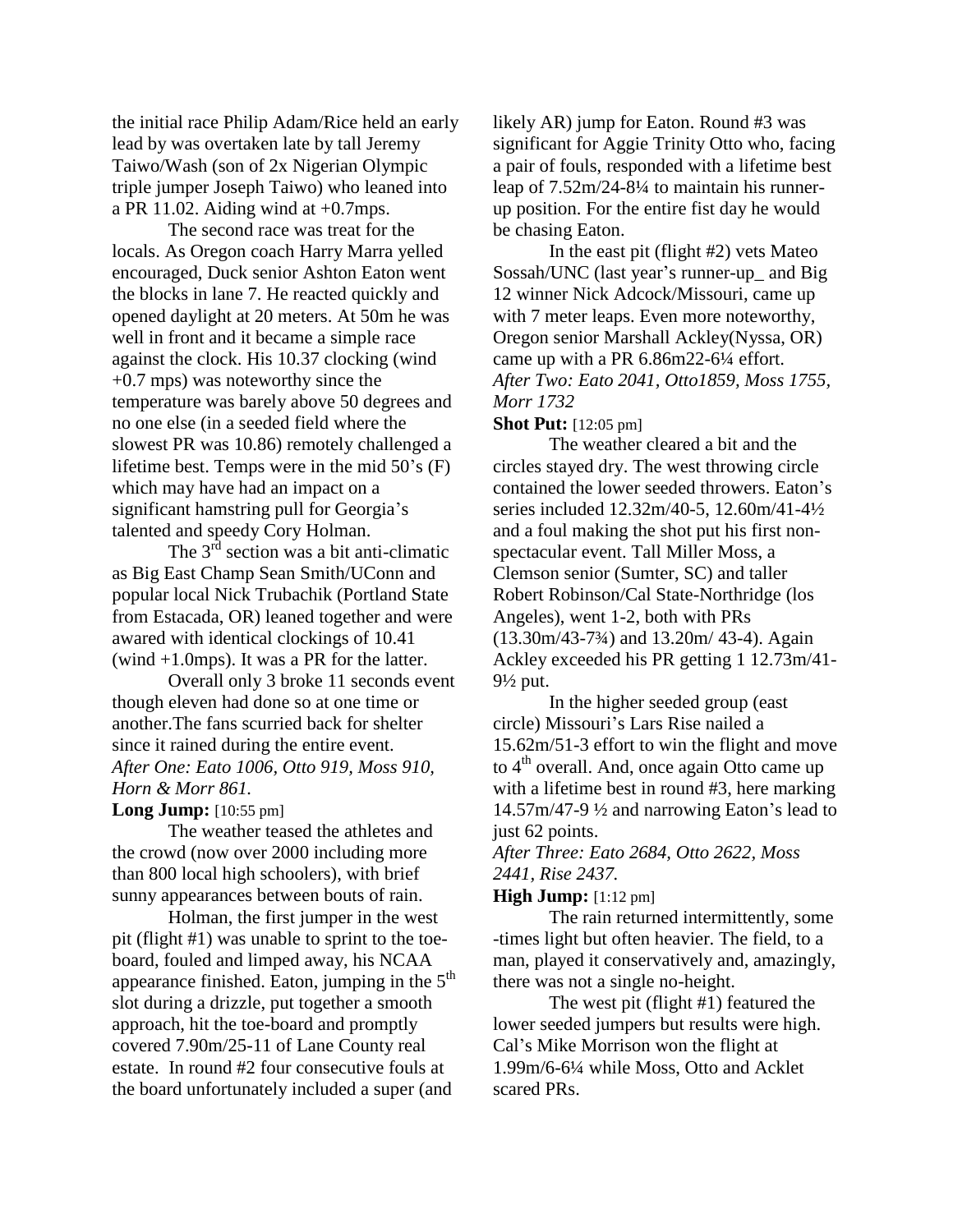

**Ashton Eaton managed a 2.02m/6-7 ½ high jump clearance to maintain his overall lead.**

The east pit had Eaton at the top of the order list and he opened with a clearance at 1.84m/6-½, and, as the rain stopped and started, stopped and started again (it did so six times during the event, Ashton cleared 1.90m/6-2¾, 1.96m/6-5, 1.99m/6-6¼, all easily on first attempts. He managed 2.02m/6- 7½ on a second attempt but appeared out of rhythm at 2.05m/6-8¾ where he was eliminated. Only Sossah and WAC king Kurt Felix/Boise State from St. David's, Grenada, but the Carolina senior was soon gone leaving the stage to the quick jumping Felix who made 2.08m/6-9¾ and 2.11m/6-11 look easy. He was finally eliminated at 2.14m/7-¼ moving into  $3<sup>rd</sup>$  place and after having jumped alone for 20 minutes.

Officials moved the event smartly: 15 bars, 220 attempts, 94 clearances in 104 minutes and the arrival of 6 separate rain showers. Ashton's lead expanded to 117 points.

*After Four: Eato 3506, Otto 3389, Felix 3246, Moss 3208*

#### **400 meters:** [4:00 pm]

As luck would have it, the fastest seeded section drew the first straw and the pair who had been 1-2 all day, Eaton (lane 2) and Otto (lane 3) went head to head. It was, as they say, no contest as Ashton made up the stagger on Trinity after 110 meters and smoothed down the back straight with a breeze at his back. Ashton ran a strong 2<sup>nd</sup>

curve (with the statue of legendary Bill Bowerman watching and the crowd of 7000+ roaring) and saved a bit of energy for the home straightaway where he faced a major headwind. He powered down the stretch, (as the spectators, as they are want to do at Hayward, stomped and stomped), tied a bit with 25m remaining, but reached the finish in a PR 46.28 rewriting his own name in the meet and collegiate record book and removing Jeff Bennett's 1972 (1972!!)



**Ashton Eaton raced off the Bowerman Curve, powered down the homestretch and recorded a PR, CR, MR and TR (Track Record) 46.28 in the day's single most impressive performance.**

Hayward Field dec 400m mark of 46.7. Moss was  $2<sup>nd</sup>$  in 47.96 (running in lane 8). Morrison PR'd at 48.63. Wow! His first day total came to a PR 4500 points and his lead stretched to 246. Immediately after the race Ashton said, "I was thinking they helped me across the finish line for a PR and I should thank them for it. I can't run that fast on my own."

A trio raced to career bests in the  $2<sup>nd</sup>$ section. Trubachik chopped off a full second from his best with a 50.03 win. Akron's pair, Bjorn Johansson (50.57) and Dan Kinsey (53.04) also recorded career bests.

In the 3<sup>rd</sup> race Ackley, Taiwo and Kansas State's Moritz Cleve traded the lead in the final 90 meters. The Washington soph, claimed the win at 48.98, his first sub- 50 second clocking ever, completely skipping 49s.